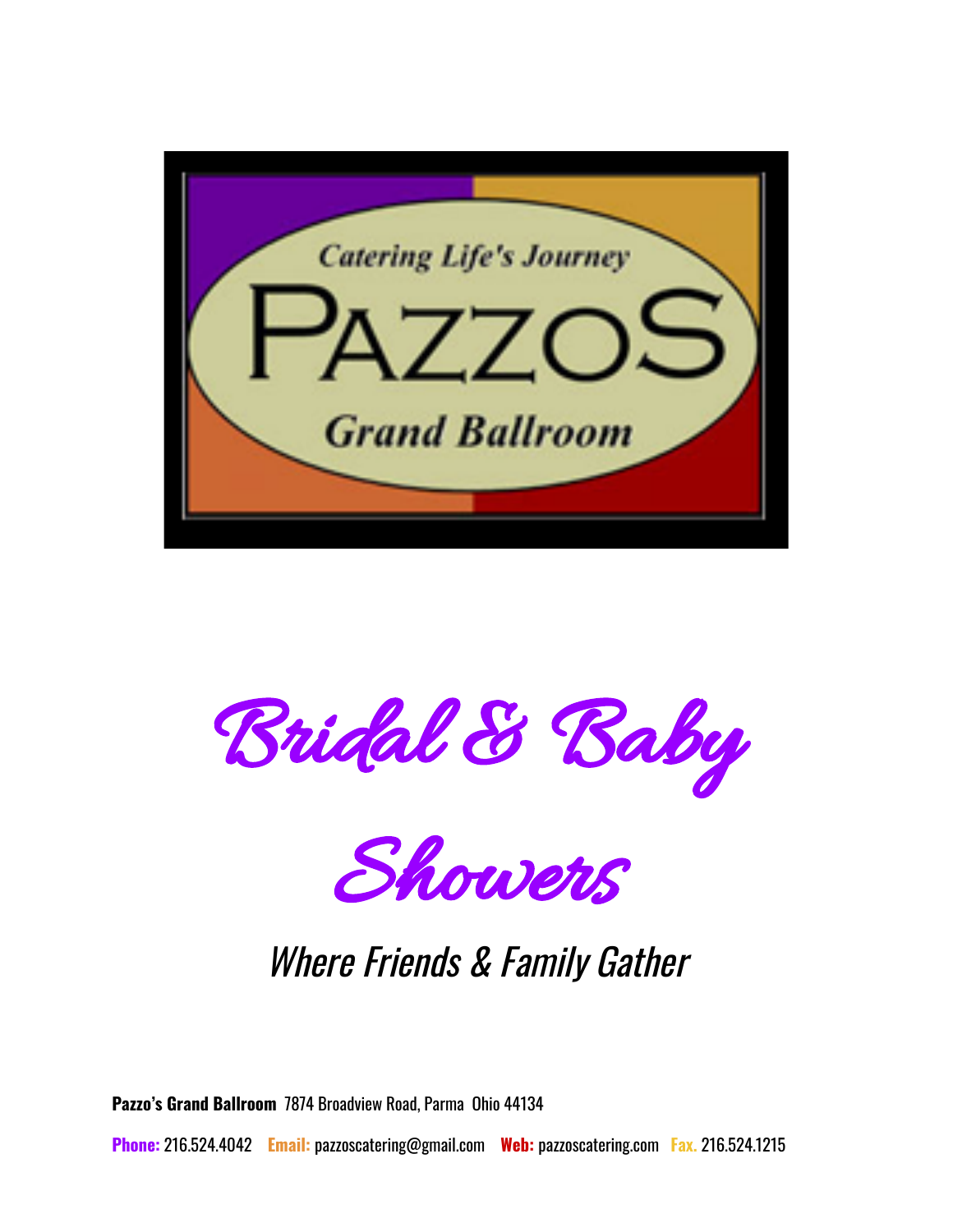

# Baby & Bridal Shower Package

Package Includes: Votive Candles on a 14" Round Mirror Linen Tablecloths Napkins with a Selection of Color Choices Centerpiece with fresh flower Place settings of China, Glassware & Silver Service Complete Room Set-up, Service and Breakdown Full Service Staff of Servers to attend to your every need We use only the highest quality food and beverage

**Pazzo's Grand Ballroom** 7874 Broadview Road, Parma Ohio 44134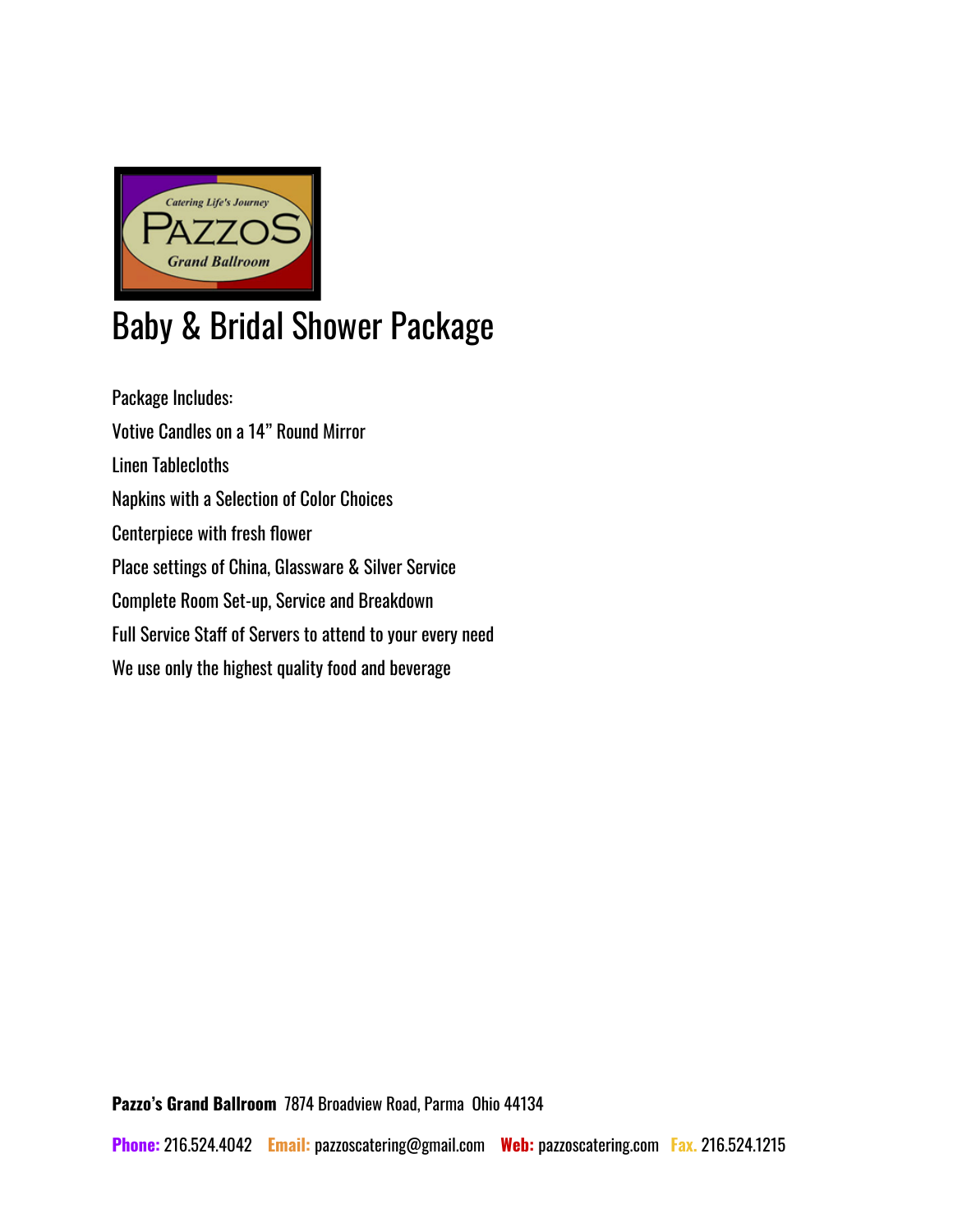

# Mimosa Brunch Package

### Mimosa Breakfast Brunch

Butler passed Mimosas

**Made to order** Crepes with Assorted Fruit Toppings **Made to order** Omelets with Mushrooms, Shredded Cheeses, Red/Green Peppers, Onions, Ham

Waffles w/ Warm Syrup Scrambled Eggs Crisp Bacon Country Sausage Breakfast Potatoes Fresh Fruit Display Assorted Danish and Pastries Orange Juice Coffee/Tea/Decaf

\$21.95++per person example and the term of the term of the term of the term of the subject to 8% tax and 20% service charge

**Pazzo's Grand Ballroom** 7874 Broadview Road, Parma Ohio 44134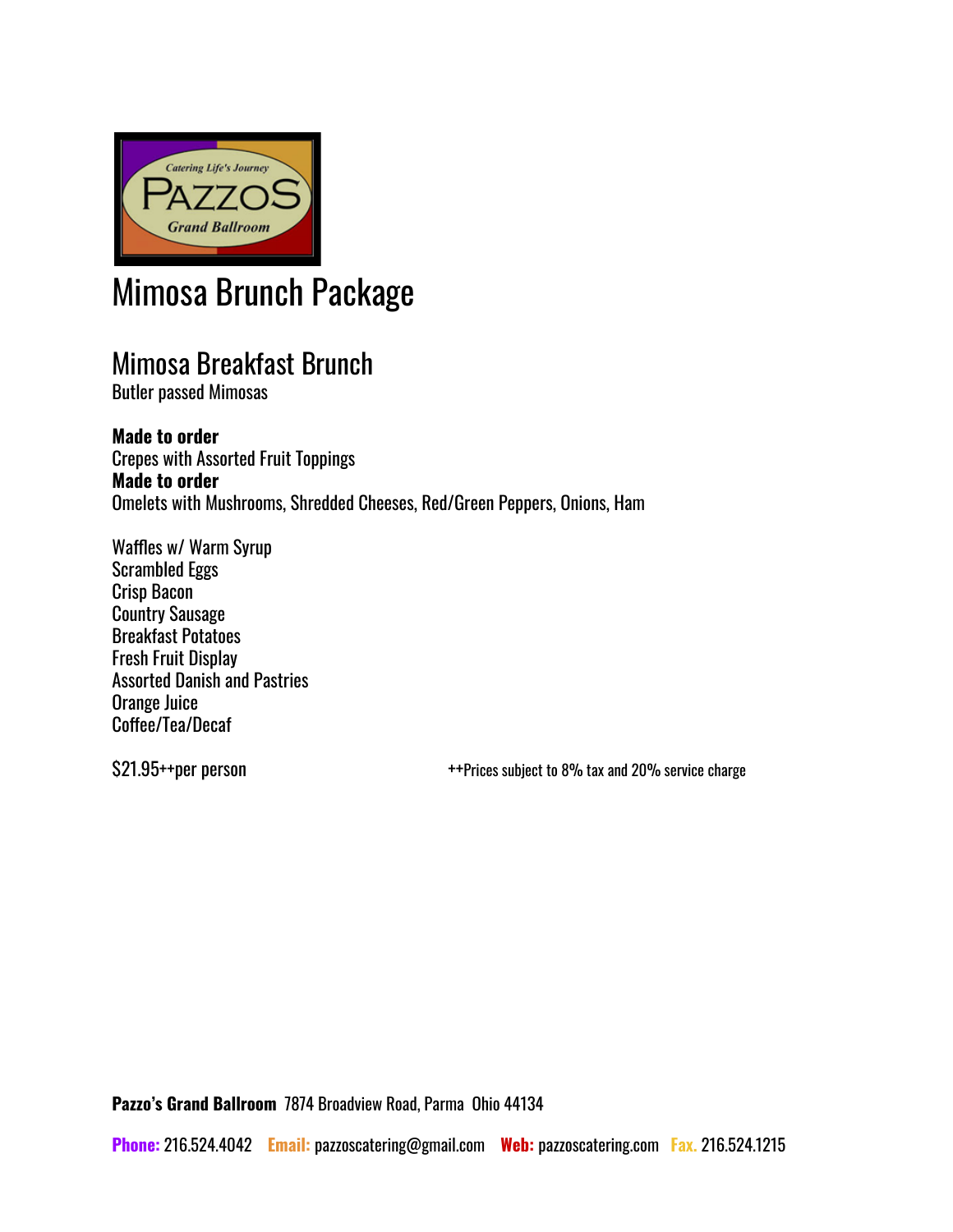

### Buffet Package

### Entrées Select Two (2)

| <b>Chicken Francese</b>                     | <b>Sliced Roast Beef with Gravy</b> |
|---------------------------------------------|-------------------------------------|
| <b>Chicken Florentine alla Pazzo</b>        | <b>Beef Florentine</b>              |
| Chicken Marsala                             | <b>Breaded Pork Chop</b>            |
| <b>Chicken Parmesan</b>                     | Roast Pork Loin w/ Balsamic         |
| <b>Chicken Piccata</b>                      | Italian Sausage, Peppers & Or       |
| <b>Chicken Spiaggia</b>                     | <b>Eggplant Towers</b>              |
| Italian Marinated Chicken (bone-in)         | <b>Filet of Sole</b>                |
| Rosemary & Garlic Roasted Chicken (bone-in) | Garlic & Dill Salmon                |

**Beef Florentine Breaded Pork Chop** Roast Pork Loin w/ Balsamic Reduction Italian Sausage, Peppers & Onions **Eggplant Towers Filet of Sole** Garlic & Dill Salmon

### Accompaniments select Two (2)

| Au Gratin Potatoes                          | <b>Buttered Green Beans</b>                       |
|---------------------------------------------|---------------------------------------------------|
| <b>Balsamic &amp; Sage Roasted Potatoes</b> | <b>Green Beans with Mushrooms</b>                 |
| <b>Garlic Mashed Potatoes</b>               | <b>Green Beans with Roasted Red Peppers</b>       |
| Gorgonzola Mashed Potatoes                  | <b>Buttered Corn</b>                              |
| <b>Oven Roasted Red Skin Potatoes</b>       | <b>Glazed Baby Carrots</b>                        |
| Parmesan Crusted New Potatoes               | <b>Roasted Zucchini/Squash with Roma Tomatoes</b> |
| <b>Parslied Dilled Potatoes</b>             | <b>Seasonal Vegetable Medley</b>                  |
| Roasted Potatoes with Tomatoes & Basil      | <b>Bow Tie Rosa Maria</b>                         |
| Scalloped Potatoes                          | Pasta Diavolo                                     |
| <b>Rice Pilaf</b>                           | Penne Pasta Marinara                              |
|                                             |                                                   |

#### Pazzo's Original Salad, Fresh Rolls and Butter are also included

\$23.95<sup>++</sup> per person **EXECUTE:** ++Prices subject to 8% tax and 20% service charge

#### **Pazzo's Grand Ballroom** 7874 Broadview Road, Parma Ohio 44134

**Phone:** 216.524.4042 **Email:** [pazzoscatering@gmail.com](mailto:pazzoscatering@gmail.com) **Web:** pazzoscatering.com **Fax.** 216.524.1215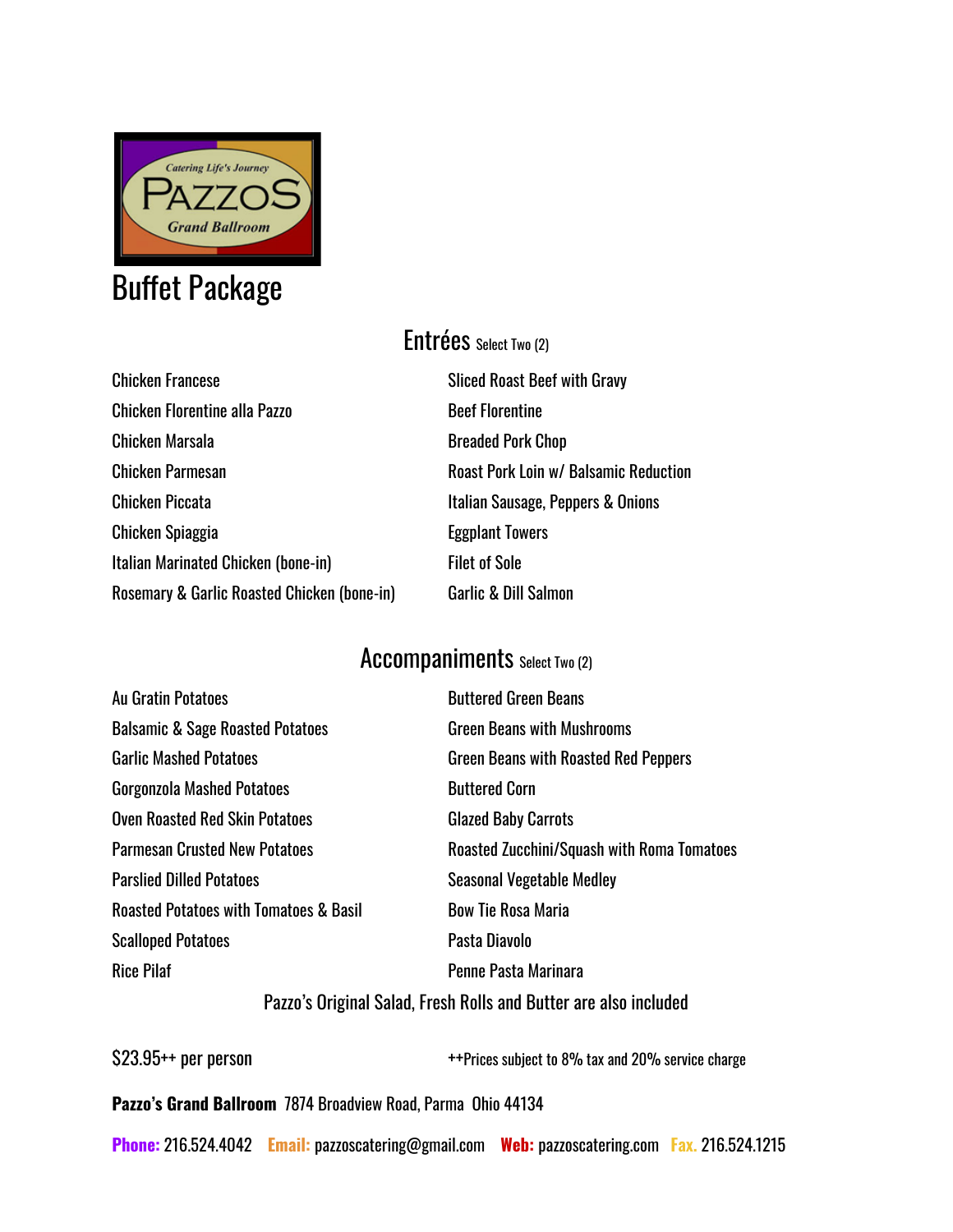

## Hors d'oeuvres

|                                                   | 50 Pieces | <b>100 Pieces</b> |
|---------------------------------------------------|-----------|-------------------|
| <b>Famous Wings with Choice of Flavors</b>        | \$45.00   | \$90.00           |
| BBQ Buffalo Teriyaki Garlic Parmesan              |           |                   |
| <b>Fresh Fruit Kabobs with Dipping Sauce</b>      | \$65.00   | \$130.00          |
| <b>Stuffed Artichokes</b>                         | \$65.00   | \$130.00          |
| <b>Stuffed Potato Skins</b>                       | \$60.00   | \$120.00          |
| <b>Provolone Triangles with Marinara Sauce</b>    | \$75.00   | \$150.00          |
| <b>Breaded Chicken Daggers</b>                    | \$65.00   | \$130.00          |
| <b>Breaded Cheese Ravioli with Marinara Sauce</b> | \$65.00   | \$130.00          |
| Rumaki (Bacon Wrapped Chicken Livers)             | \$65.00   | \$130.00          |
| Teriyaki Water Chestnuts wrapped in bacon         | \$65.00   | \$130.00          |
| <b>Sausage Stuffed Banana Peppers</b>             | \$75.00   | \$150.00          |
| <b>5 Cheese Stuffed Banana Peppers</b>            | \$75.00   | \$150.00          |
| <b>Oriental Chicken Kabobs</b>                    | \$75.00   | \$150.00          |
| <b>Sausage Stuffed Mushroom Caps</b>              | \$80.00   | \$160.00          |
| <b>Crabmeat Stuffed Mushroom Caps</b>             | \$90.00   | \$180.00          |
| <b>Gourmet Pizza Cuts</b>                         | \$50.00   | \$100.00          |
| <b>Mini Italian Sandwiches</b>                    | \$75.00   | \$150.00          |
| <b>Mashed Potato Balls</b>                        | \$60.00   | \$120.00          |
| <b>Breaded Buffalo Chicken Cutlet Sliders</b>     | \$100.00  | \$200.00          |
| <b>Chicken Parmesan Sliders</b>                   | \$100.00  | \$200.00          |
| <b>Grilled Chicken w/ Sweet Chili Sliders</b>     | \$100.00  | \$200.00          |
| Coconut Shrimp w/ Melba Sauce                     | \$97.50   | \$195.00          |
| <b>Thai Lollipop Chicken Drummettes</b>           | \$75.00   | \$150.00          |
| Wonton Fish Tacos w/ Ginger Slaw                  | \$112.50  | \$225.00          |
| <b>Grilled Prosciutto wrapped Asparagus</b>       | \$97.50   | \$195.00          |
| Bacon Wrapped Gorgonzola stuffed Filet Mignon     | \$147.50  | \$295.00          |
| <b>Gyro Lettuce Wrap</b>                          | \$112.50  | \$225.00          |
| <b>Chinese Pot Stickers</b>                       | \$75.00   | \$150.00          |

**Pazzo's Grand Ballroom** 7874 Broadview Road, Parma Ohio 44134

**Phone:** 216.524.4042 **Email:** [pazzoscatering@gmail.com](mailto:pazzoscatering@gmail.com) **Web:** pazzoscatering.com **Fax.** 216.524.1215